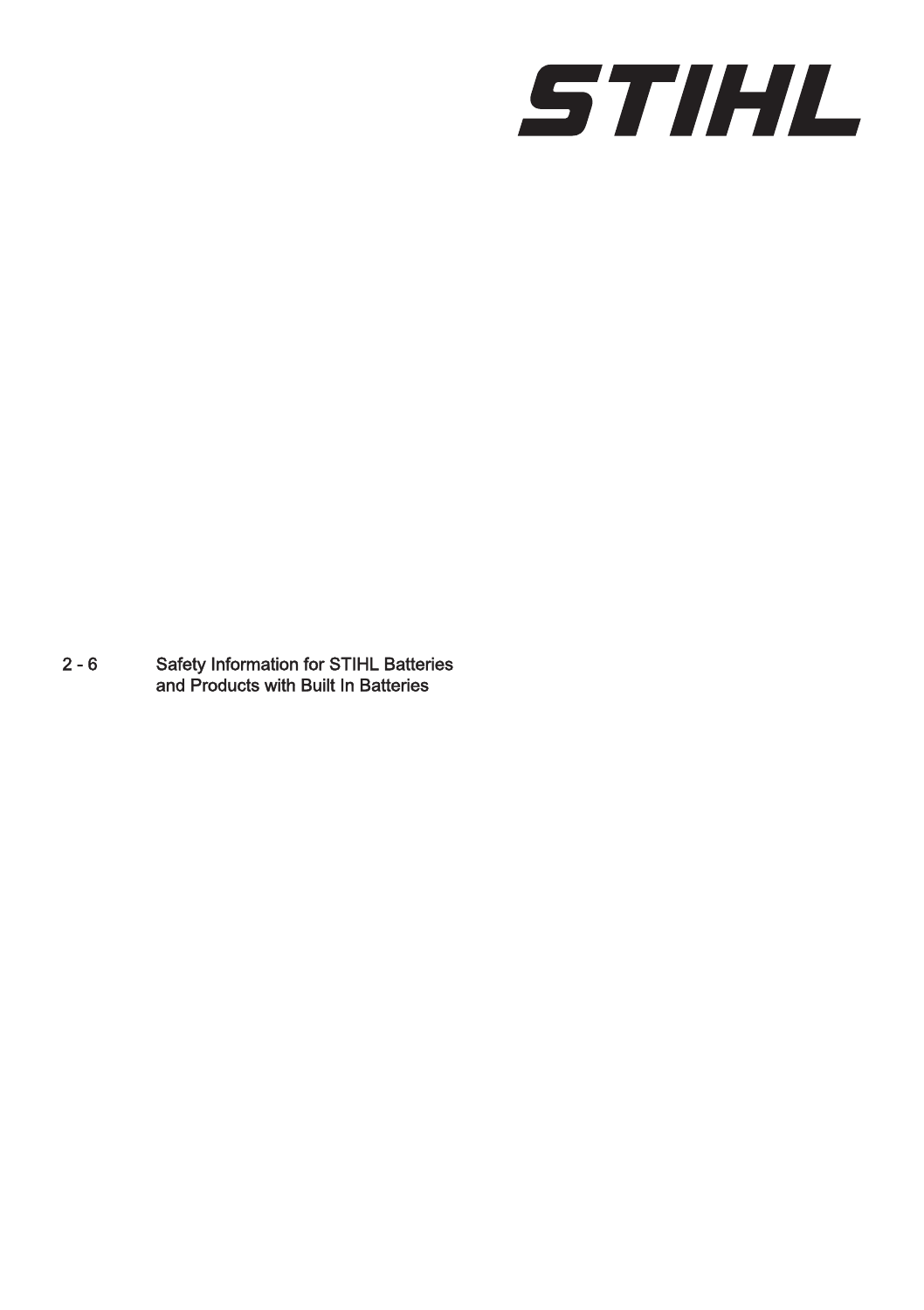<span id="page-1-0"></span>

| Contents |                                                    |
|----------|----------------------------------------------------|
| 1        |                                                    |
| 2        | Designation of Product and Company 2               |
| 3        |                                                    |
| 4        | Information on Ingredients 4                       |
| 5        |                                                    |
| 6        | Fire Fighting Measures 4                           |
| 7        | Measures in Case of Damage 4                       |
| 8        |                                                    |
| 9        | <b>Exposure Limitation and Controls / Personal</b> |
|          |                                                    |
| 10       | Physical and Chemical Properties 5                 |
| 11       |                                                    |
| 12       |                                                    |
| 13       | Disposal Considerations 5                          |
| 14       |                                                    |
| 15       |                                                    |
| 16       |                                                    |
|          |                                                    |

#### 1 Explanatory Note

#### EU

The STIHL rechargeable batteries listed in this safety information are to be regarded as 'products'. There is no intentional release of substan‐ ces during use.

The batteries do not therefore come under the category of 'substances' or 'mixtures' within the meaning of the REACH Regulation (EC) 1907/2006. Therefore, there is no obligation to provide a safety data sheet in accordance with Article 31 of the REACH Regulation.

In order to provide information on the batteries nonetheless, STIHL has chosen to publish this safety information.

#### 1.1 Applicable Documentation

Local safety regulations apply.

- ► Read, understand and save the following documents in addition to this instruction man‐ ual:
	- User instructions for STIHL products with built-in battery
	- User instructions for STIHL AR, AR L batter‐ ies
	- Safety notices and precautions for STIHL AP battery
	- Safety notices and precautions for STIHL AK battery.
	- Safety notices and precautions for STIHL AS battery

#### 1.2 Information on STIHL products with a built-in battery and prod‐ uct display.

► Observe additional information shown on product display.

## 2 Designation of Product and **Company**

#### 2.1 Trade name

The specifications are stated on the battery's rat‐ ing label, on the product or in the respective instruction manual.

The batteries are lithium-ion rechargeable batter‐ ies.

- STIHL AS battery: EA02 400 XXXX
- STIHL AK battery: 4520 400 XXXX
- STIHL AP battery: 4850 400 XXXX, EA01 400 XXXX
- STIHL AR battery: 4865 400 XXXX
- STIHL AR L battery: 4871 400 XXXX
- STIHL AAI battery: 6301 400 XXXX, 6309 400 XXXX
- Battery for STIHL HSA 25: 4515 400 XXXX
- STIHL BGA 45: 4513 011 XXXX
- STIHL FSA 45: 4512 011 XXXX
- STIHL HSA 45: 4511 011 XXXX

## 2.2 Manufacturer

ANDREAS STIHL AG & Co. KG Badstrasse 115 D-71336 Waiblingen

Phone: +49 7151 26-0

Fax: +49 7151 26-11 40

email: info@stihl.de

[www.stihl.com](http://www.stihl.com)

# 3 Possible Hazards

## 3.1 Overview

Battery cells are hermetically sealed. A battery is safe in use provided the manufacturer's recommendations are observed.

# **A WARNING**

■ Chargers not explicitly approved by STIHL for a battery or products with a built-in battery may cause a fire or explosion. Persons may be seriously or fatally injured and property may be damaged.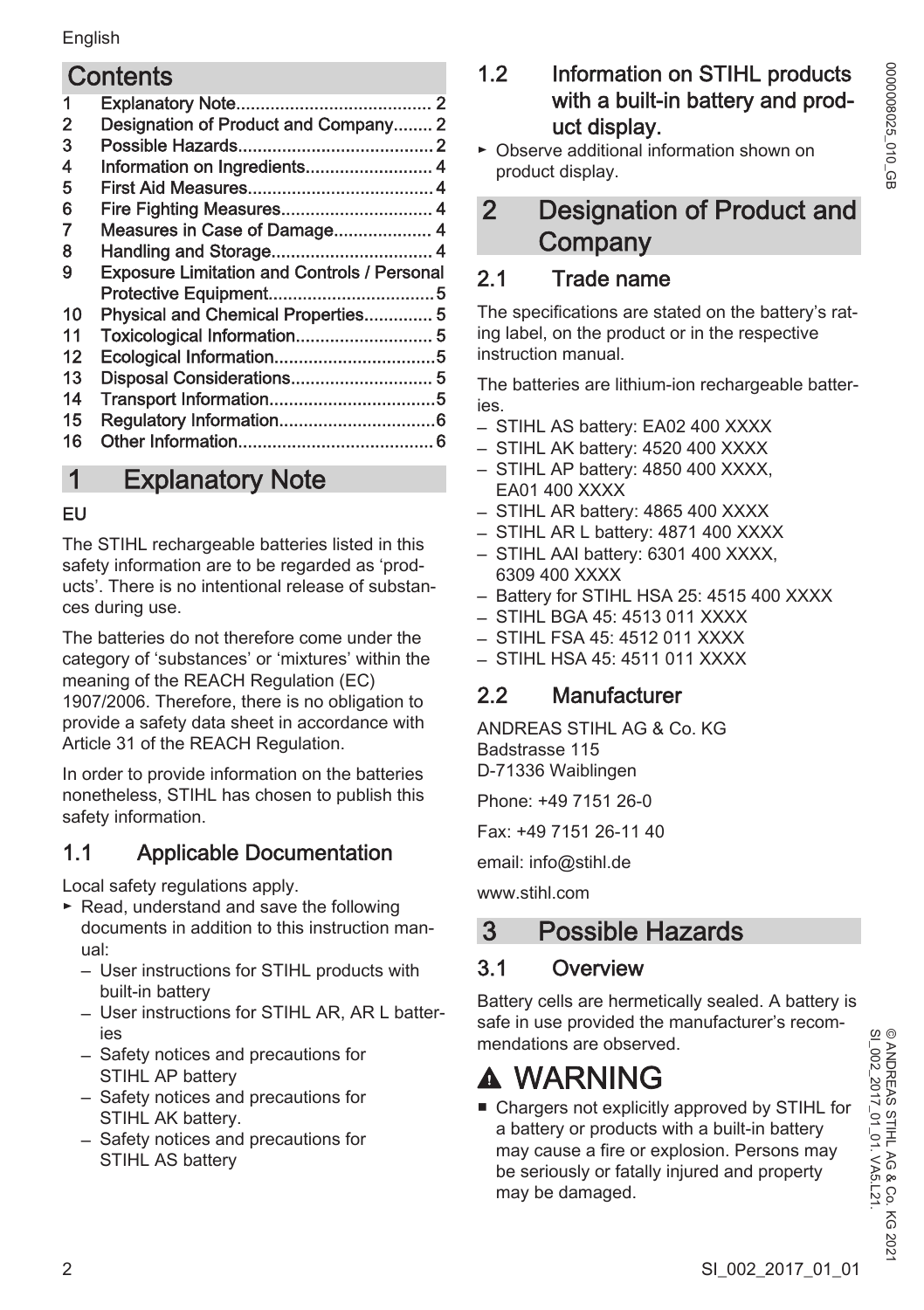► Recharge batteries or products with a builtin battery only with a charger approved by STIHL for the battery or the product with a built-in battery.

# **A WARNING**

- A battery or product with built-in battery cannot operate reliably if it is not in a safe condition. They may cause serious injury to persons.
	- ► Never bridge a battery's contacts with met‐ allic objects (short circuit).
	- ► Do not insert objects in openings in the bat‐ tery or product with built-in battery.
	- ► Do not attempt to open batteries or prod‐ ucts with a built-in battery.

# WARNING

- Children are not aware of and cannot assess the dangers of a battery or a product with a built-in battery Children may be seriously injured.
	- ► Keep children away.

# **A WARNING**

- A battery or a product with a built-in battery is not protected against all ambient influences. A battery or a product with built-in battery may be damaged if it is exposed to certain ambient influences.
	- ► Always store a battery or product with builtin battery in a clean and dry condition.
	- ► A STIHL AP, AR L battery may be used in the rain. Do not immerse the battery in flu‐ ids.
	- ► Protect a STIHL AR 900, 1000, 2000, 3000 battery from rain and moisture and do not immerse it in liquids. For AR 1000, 2000. 3000 only: Use a rain cover in rainy weather.
	- ► Protect a STIHL AK, AS battery or product with built-in battery from rain and dampness and do not immerse in fluids. Robotic mow‐ ers may be used in the rain. Never immerse a robotic mower in water or liquids.
	- ► Observe the permissible temperature range for the battery or product with a built-in battery.
	- ► Store STIHL AAI battery only in the robotic mower.
	- ► Protect a battery or product with built-in bat‐ tery from heat and open fire.
	- ► Never throw a battery or product with builtin battery in a fire.
	- ► If the battery emits fumes, heats up, smells, makes noises or shows signs of deforma‐

tion, disconnect it from the power tool, take it off your back, put it down and immediately move a safe distance away. Keep children and animals away. Keep battery away from combustible materials.

Batteries or products with a built-in battery are safe in use when handled properly under the conditions recommended by the manufacturer. Leakage and the escape of battery contents and products of decomposition may be caused by mistreatment or circumstances resulting in irreg‐ ular operation.

In principle it can be assumed that contact with battery ingredients represents a risk to health and the environment. Therefore, adequate body protection and breathing protection must be worn before any contact with suspicious batteries (leakage of contents, deformation, discoloration, bulges or similar). Batteries may react very vio‐ lently, e.g. when they come in contact with fire. In such a case battery contents can be expelled at high velocity.

### 3.2 Handling and Operating Safety

Batteries and products with a built-in battery must always be handled according to the manu‐ facturer's recommendations. This applies in par‐ ticular to observing the limits for thermal loads during storage and transport.

#### Maximum temperature range

 $-$  up to  $+100^{\circ}$ C (+212 $^{\circ}$ F)

#### Permissible temperature range for operation, transport and storage

- STIHL AS battery: 20°C to +50°C (- 4°F to +120°F)
- STIHL AK , AP, AR , AR L batteries: ‑10°C to +50°C (14°F to +120°F)
- STIHL AAI battery: 0°C to +50°C (+32°F to +120°F)
- STIHL BGA 45, FSA 45, HSA 45: 0°C to +50°C (+32°F to +120°F)
- Battery for STIHL HSA 25: 0°C to +40°C (+32°F to +105°F)

STIHL batteries, products with a built-in battery and STIHL chargers are placed on the market together as matching product packages. The bat‐ teries or products with a built-in battery and chargers must not be modified or tampered with in any way.

The STIHL AAI battery is intended exclusively for fixed installation in a STIHL robotic mower. It is ideally protected there and recharged when the robotic mower is in the docking station.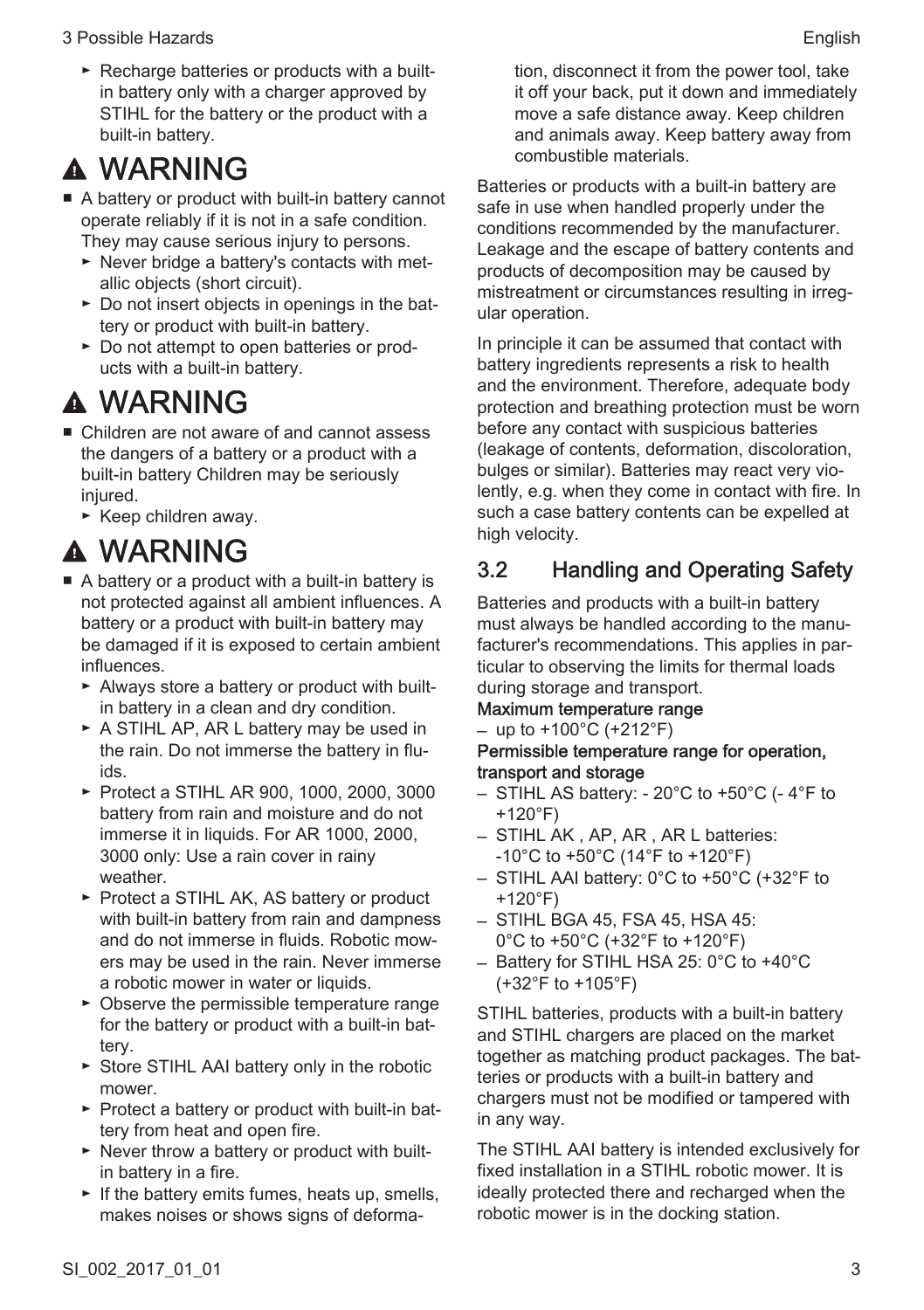<span id="page-3-0"></span>Use STIHL batteries only with STIHL or VIKING power tools and charge STIHL batteries or prod‐ ucts with a built-in battery only with the designa‐ ted STIHL chargers. Never charge or use a defective, damaged or deformed battery. Never charge or use a defective, damaged or deformed product with a built-in battery.

Even in an apparently discharged state, batteries or products with a built-in battery can continue to be a source of danger and deliver a very high short circuit current.

# 4 Information on Ingredients

#### **Cathode**

- Li-, Ni-, Al- and Co/LiMn oxides (active mate‐ rial)
- Polyvinylidene fluoride (binder)
- Graphite (conductive material)

#### Anode

- Carbon (active material)
- Polyvinylidene fluoride (binder)

#### **Electrolyte**

- Organic solvent (non-aqueous liquid)
- Lithium salt

The product contains no metallic lithium or lith‐ ium alloys.

#### 5 First Aid Measures

#### 5.1 Skin contact or eye contact with leaking substances (electrolyte)

Rinse the contact areas thoroughly with plenty of water for at least 15 minutes. In the event of contact with the eyes, always seek medical assis‐ tance in addition to rinsing thoroughly with water.

#### 5.2 Burns

Rinse the contact areas thoroughly with plenty of water for at least 15 minutes. In the event of contact with the eyes, always seek medical assis‐ tance in addition to rinsing thoroughly with water.

## 5.3 Respiratory tract

In the event of excessive smoke emission or release of gas, leave the room immediately. In the event of large quantities and irritation of respiratory tract, call a doctor. Ensure adequate ventilation if possible.

#### 5.4 Ingestion

Wash out mouth and area around mouth with water. Obtain immediate medical attention.

# 6 Fire Fighting Measures

If the battery catches fire: Attempt to extinguish the battery with a fire extinguisher or water. The cooling effect of water or sand prevents the fire spreading to battery cells that have not yet reached the critical temperature which can result in thermal runaway.

Reduce calorific potential by separating large quantities and transporting them away from the danger zone.

No special extinguishing agents are necessary. Fires around batteries or products with a built-in battery can be fought with conventional extin‐ guishing agents. A battery fire or fire in a product with a built-in battery cannot be viewed separately from a surrounding fire.

Allow fire to die down safely: Keep objects and bystanders away from the fire area.

## 7 Measures in Case of Dam‐ age

Electrolyte leakage may occur if the battery case or the housing of the product with a built-in bat‐ tery is damaged. Place the batteries or products with a built-in battery in an airtight, fireproof container filled with dry sand, chalk powder (CaCO3) or vermiculite. Any leaking chemicals are absor‐ bed in this way. Traces of electrolyte can be picked up with dry kitchen paper. Protective gloves should be worn in such cases to avoid direct contact with the skin. Rinse affected area thoroughly with plenty of water.

Personal protective equipment commensurate with the situation should be worn (protective gloves, protective clothing, face shield, respira‐ tor).

Note when storing damaged batteries or prod‐ ucts with a built-in battery that a thermal reaction can take place even several days later. There‐ fore, always store in a safe place.

# 8 Handling and Storage

Always observe the warnings on the batteries or products with a built-in battery and in the instruc‐ tion manuals of power tools and other applications. Use only the recommended types of bat‐ tery.

Batteries and products with a built-in battery should be stored preferably dry and at room tem‐ perature, extreme variations in temperature should be avoided. Store STIHL batteries and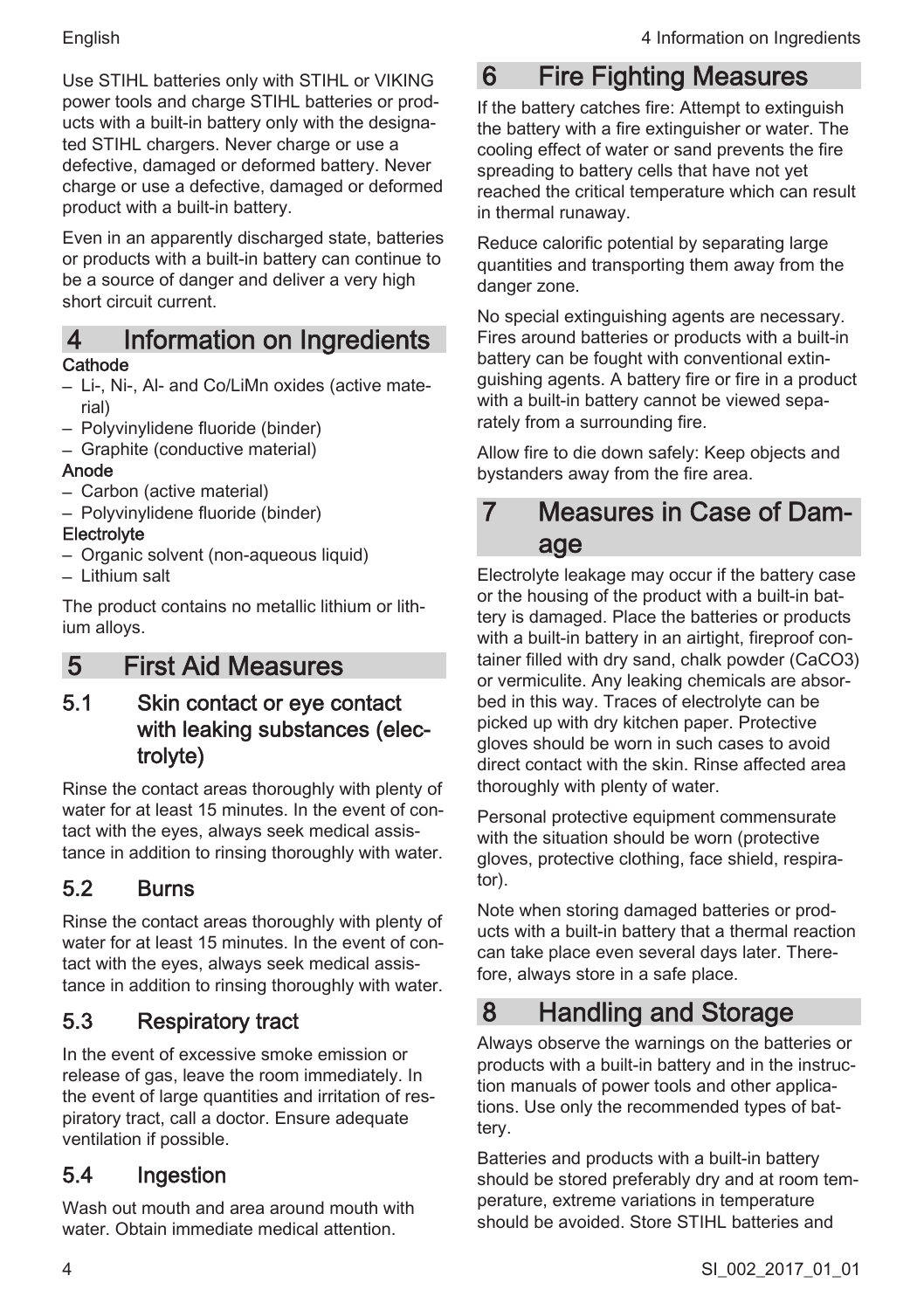<span id="page-4-0"></span>products with a built-in battery only within the recommended temperature range, see chapter 2 - "Handling and Operating Safety".

Local authorities, fire services and insurance companies should be consulted if large quanti‐ ties of batteries or products with a built-in battery are to be stored.

## 9 Exposure Limitation and Controls / Personal Protec‐ tive Equipment

Batteries and products with a built-in battery are components from which no substances are released under normal and reasonably foreseea‐ ble operating conditions.

## 10 Physical and Chemical **Properties**

Compact battery pack in plastic case.

#### 11 Toxicological Information

No known health impairment when handled prop‐ erly and generally applicable hygiene standards are observed.

# 12 Ecological Information

No negative effects on the environment when handled properly.

#### 13 Disposal Considerations

In the European Economic Area (EEA), the crossed out wheelie binsymbol indicates that batteries or products with a built-in bat‐ tery must not be disposed of with household waste, but collected separately. Take used batteries and products with a built-in battery, preferably in a discharged condition, to a STIHL servicing dealer for free-of-charge disposal or return them to an appropriate waste collection point. In the case of STIHL type AR rechargeable batteries it is not advisableto return them to a public waste collection point because the battery may still have a design-related electric charge even though it is de-ener‐ gized at the outer contacts. Take STIHL type AR batteries back to a STIHL servic‐ ing dealer for disposal.

Observe applicable local regulations on environment friendly disposal.

To reduce the risk of short circuits and accompa‐ nying heat buildup, batteries or products with a built-in battery must never be stored or transpor‐ ted unprotected in bulk form. The battery must

be returned suitably protected against short cir‐ cuit. Suitable measures against short circuits include, e.g.:

- Products with built-in battery: Remove the acti‐ vation key.
- Keeping the batteries or products with a builtin battery in the original packaging or a plastic bag.
- Taping the poles (terminals).
- Imbedding in dry sand.

#### 14 Transport Information

#### 14.1 Test and inspection specifications

Original STIHL batteries have successfully passed the tests in accordance with UN Manual of Tests and Criteria, Part III, Subsection 38.3, 4th edition or later, and are manufactured using a certified quality assurance program in accord‐ ance with para 2.2.9.1.7 e) ADR/RID/ ADN, 2.9.4.5 IMDG Code and 3.9.2.6 e) IATA-DGR.

#### 14.2 Classification and Transport **Requirements**

STIHL lithium-ion batteries transported sepa‐ rately are classified as:

– UN 3480 lithium-ion batteries

STIHL power tools packed with one or several lithium-ion batteries are classified as:

– UN 3481 lithium-ion batteries packed with equipment

STIHL power tools with a built-in lithium-ion bat‐ tery are classified as

– UN 3481 lithium-ion batteries contained in equipment

The latest transport requirements for the different modes of transport apply:

- Transport by road in Europe: ADR
- Transport by rail in Europe: RID
- Transport on inland waterways in Europe: ADN
- International transport by air: ICAO-TI / IATA-DGR
- International transport by sea: IMDG Code

The applicable requirements for transport by road, rail and inland waterways in other countries are available from the competent authorities.

#### 14.3 Transport by Private Persons

Private persons are exempted from the transport requirements in the areas where ADR applies.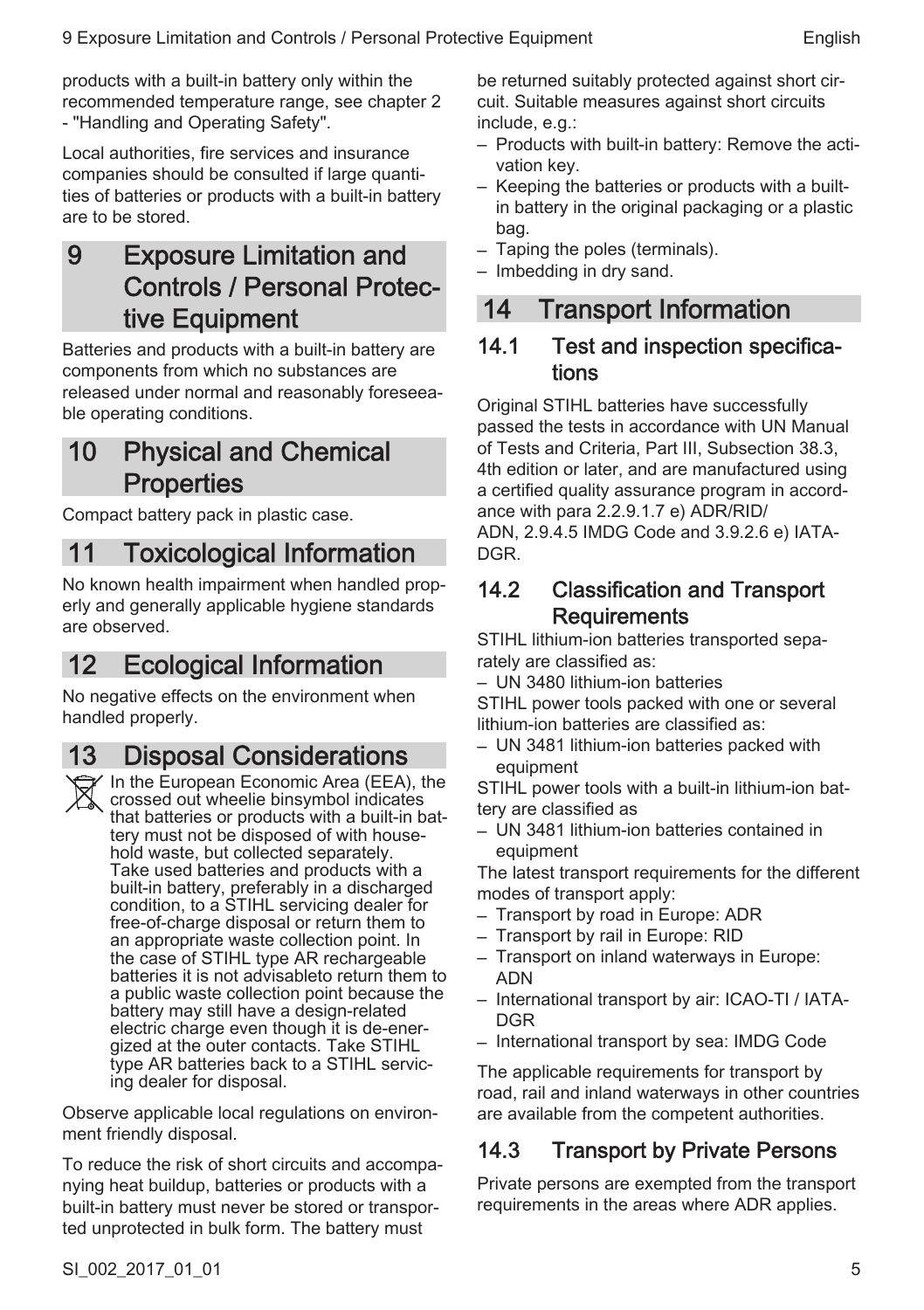<span id="page-5-0"></span>Nevertheless, the following criteria must be fulfil‐ led:

- Goods are intended for personal or domestic use or for leisure or sport.
- Goods are in retail packaging.
- The load is adequately secured.

Transport as hand baggage or checked-in bag‐ gage on aircraft has to be agreed with the airline chosen. Different rules apply.

# 14.4 Transport by Tradesmen

In countries where ADR applies, the exemption regulations in accordance with 1.1.3.6 ADR (1000 points rule) apply for tradesmen transport‐ ing lithium-Ion batteries with an energy content of more than 100 Wh. Transport of batteries up to a gross weight of 333 kg is thus not subject to marking, i.e. no orange plates are required on the vehicle and it is only necessary to carry a 2 kg ABC dry powder fire extinguisher. Extensive exemptions, so-called tradesmen's rules, apply to carriage for use (at customer's premises). The following recommendations are made:

- Safe and sturdy packaging (original packag‐ ing).
- Marking in accordance with ADR (original packaging).
- The load is adequately secured.

– Instructing staff who carry out transport.

There are no further requirements for lithium-ion batteries with an energy content not exceeding 100 Wh. Nevertheless, the following recommendations are made:

- Safe and sturdy packaging (original packag‐ ing).
- The load is adequately secured.

Supply journeys are not exempt.

#### 14.5 Defective and Damaged Lith‐ ium-Ion Batteries

Although everything is done to ensure the safety of STIHL lithium-ion batteries, more care and caution are required in the case of defective or damaged batteries. Please contact your servic‐ ing dealer as soon as possible. He will advise you on the necessary action to be taken.

# 15 Regulatory Information

Transport regulations according to IATA, ADR, IMDG, RID

# 16 Other Information

The information provides assistance for comply‐ ing with legal specifications, but does not replace them. It is based on the current level of knowledge.

The above information was compiled to the best of our knowledge and belief.

It does not represent any guarantee of proper‐ ties. It is the responsibility of distributors, ship‐ pers, recyclers and users to observe applicable laws and regulations.

This document is based on "Safety Information for Lithium-Ion Batteries in Electric Power Tools and Garden Tools" issued by EPTA (European Power Tool Association).

ANDREAS STIHL AG & Co. KG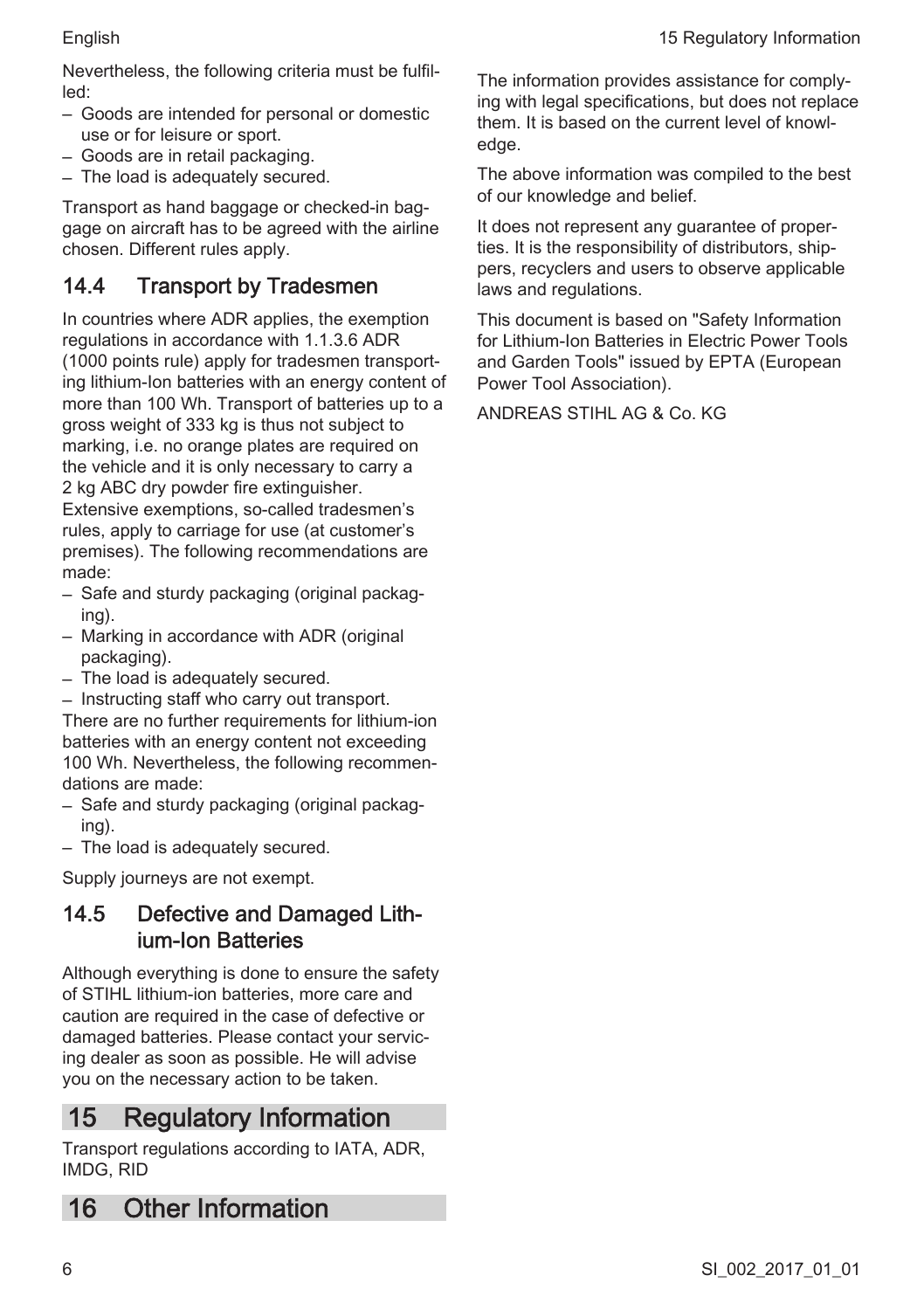16 Other Information **English**